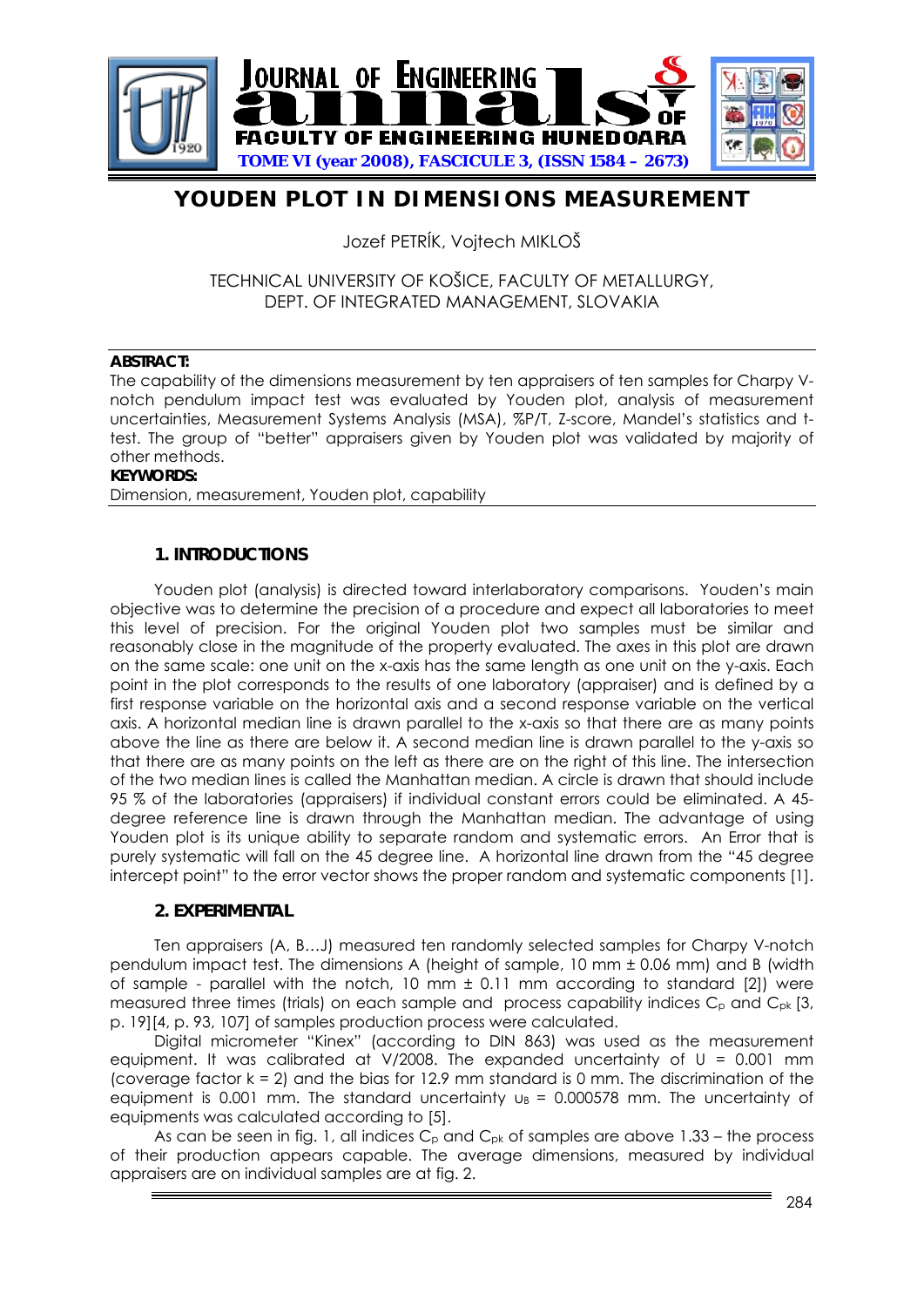











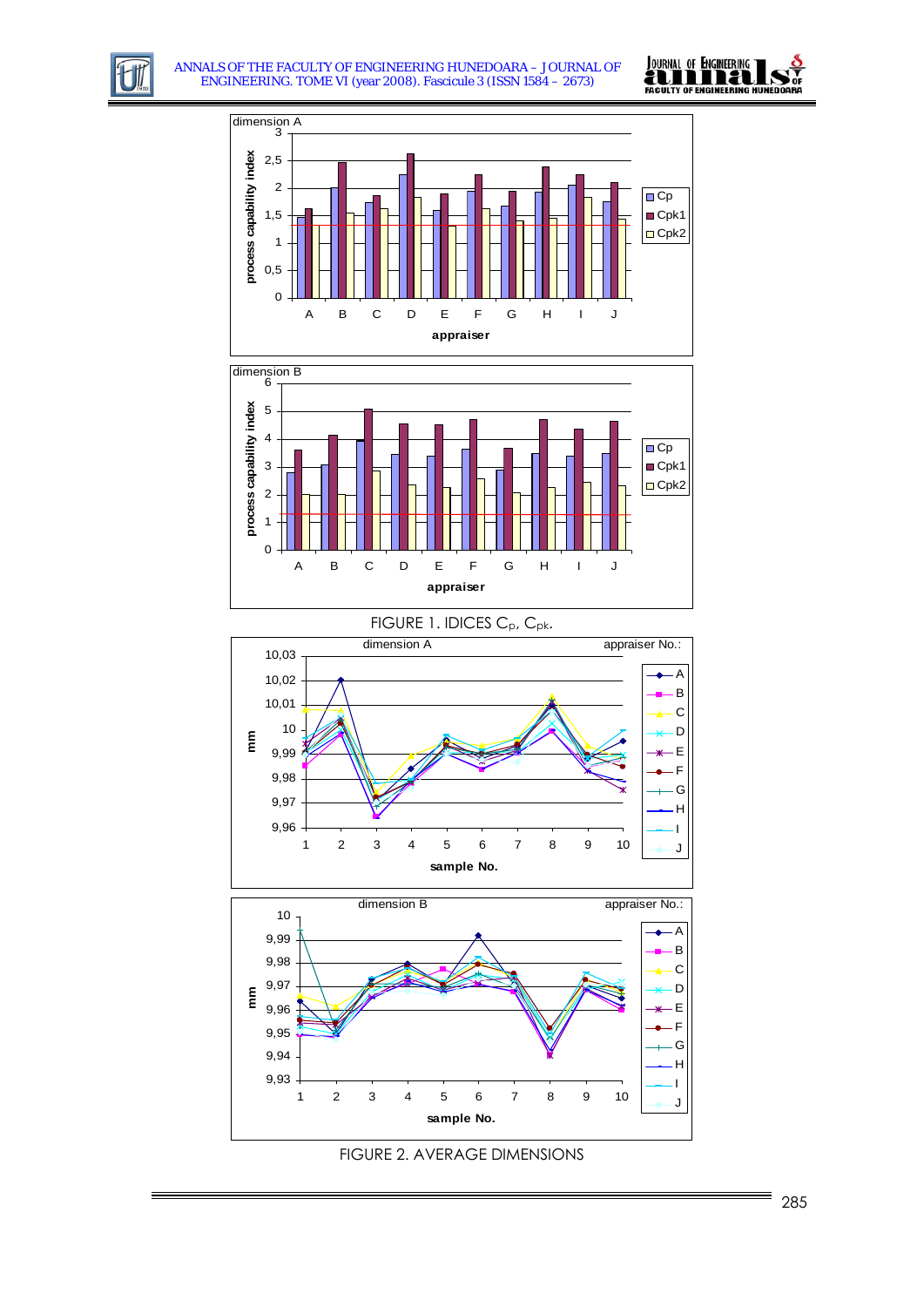



 The aim of submitted work is to use some analytic methods (computational and graphical) for evaluation of the dimensions measurement process quality and including study of appraisers influence. The Youden plot was used as a start method; the results were verified using MSA, %P/T, Z-score, Mandel's statistics and t-test.

### **3. PRIMARY STATISTICAL TESTS**

The outliers, detected by Grubbs' test (with significant level  $a = 0.05$ ) were determined for appraisers A, B, C, D, E, H and I. The statistical outliers would indicated, that the process is suffering from special disturbances and is out of statistical control. The normality was estimated by Freeware Process Capability Calculator software, using Anderson – Darling test. The normal distribution have files (the results of all appraisers, measuring one sample) of samples No. 3, 5, 9 10 for dimension A and of samples 3, 4, 7, 8 and 10 for dimension B.

 According to Two Factor ANOVA without replication, the influence of the difference between samples and appraisers are statistically significant for the dimension A (height) and dimension B (width) of samples [6, p. 129].

#### **4. UNCERTAINTY**

The standard uncertainty of measurement 
$$
u_c = \sqrt{u_A^2 + u_B^2}
$$
 (1)

$$
u_A = \frac{s}{\sqrt{n}} \tag{2}
$$

**dimension B**

Where s is standard deviation of trials, measured on one dimension of one sample by one appraiser, the number of the trials  $n = 3$ ,  $u_B$  is thereinbefore uncertainty of used equipment and expanded uncertainty  $U = k.uc$ , with coverage factor  $k = 2$ .

The relative expanded uncertainty 
$$
U_{rel} = \frac{U}{X}(\%)
$$
 (3)

Where X is relevant average dimension. **dimension A**



FIGURE 3. THE UNCERTAINTY

As can be seen from fig. 3, higher values of relative expanded uncertainty  $U_{rel}$  of individual appraisers were calculated for appraisers E (0.22 %) and H (0.34 %, 0.18 %) measuring the height and for appraisers A  $(0.37 \%)$ , B  $(0.19 \%)$ , C  $(0.17 \%)$  and J  $(0.17 \%)$ , measuring the width of the samples.

#### **5. YOUDEN PLOT**

Youden plot (for average dimensions of all 10 samples) is on the fig. 4. The best results – minimum total error has appraiser C. The values of total error, systematic error and random error are on the fig. 5. Potential source of the systematic error is variability in compressive force of micrometer – a result of incorrect using of equipment by some appraisers (they not used ratchet). According to results of Youden plot – total error – the appraisers were divided into two groups: 1 "better": appraisers D, F, G, E, J and 2 "worse": appraisers A, I, B, H, C.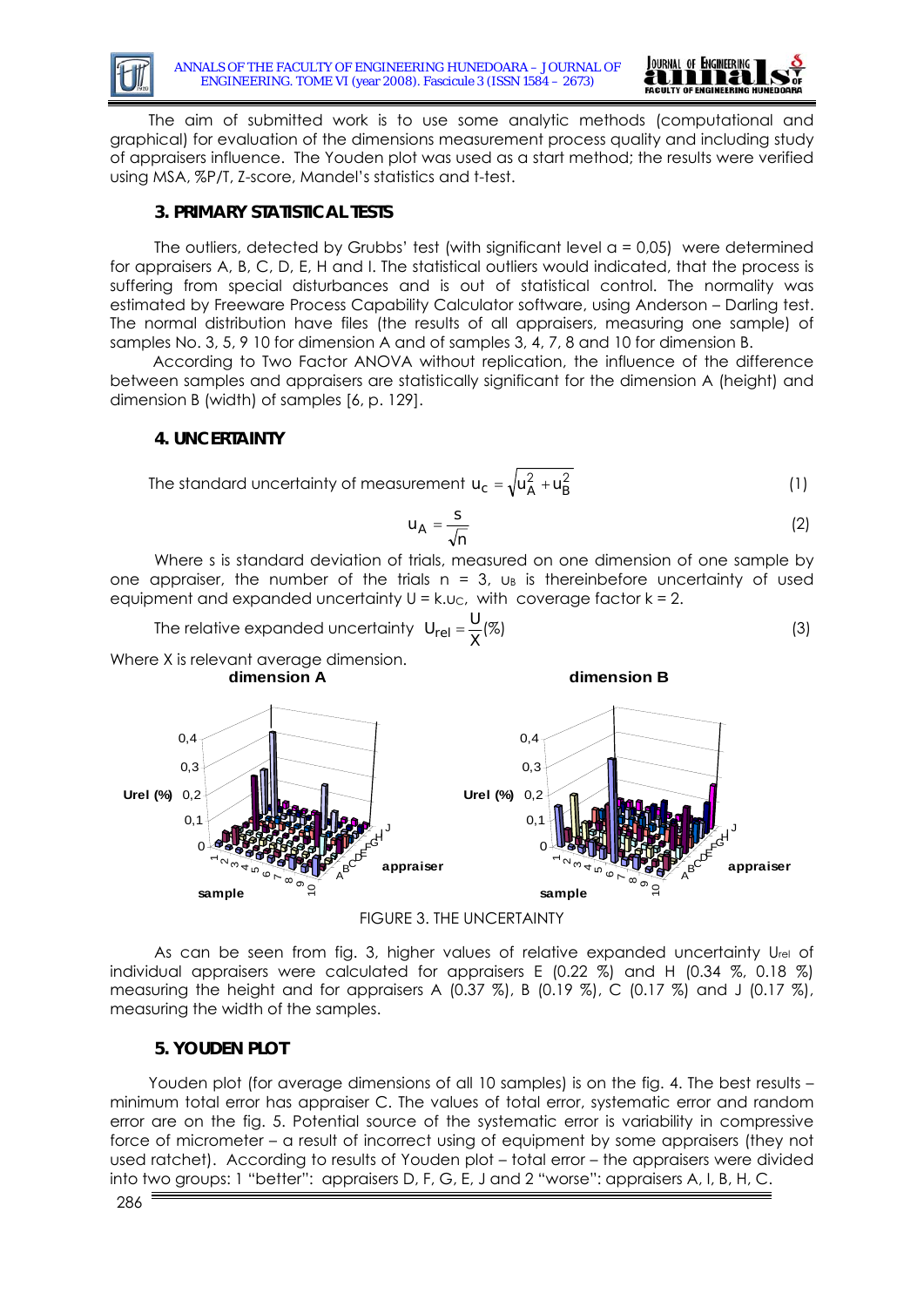



FIGURE 5. TOTAL, SYSTEMATIC AND RANDOM ERROR

## **6. MEASUREMENT SYSTEMS ANALYSIS (MSA)**

The GRR technique of MSA method - combined estimate of measurement system repeatability and reproducibility, described in [3, p. 99-117][7] with confidence level 99 % (5.15 σ) was used for capability evaluation for each for these for groups. The software Palstat CAQ was used for calculation.

The first step of analysis is to estimate whether the discrimination - the value of smallest scale division (graduation) of measurement equipment is sufficient. A general rule of thumb is the discrimination (0.001 mm) ought to be at least one - tenth the process variation. Looking at table 1, we can see, that digital micrometer roughly fulfils this condition [3, p. 74].

Table 1.: The average dimension *x* and standard deviation s and X values out of control limits.

| group | dimension of sample | (mm)     | s (mm)   | X values out of control limits |
|-------|---------------------|----------|----------|--------------------------------|
|       | height (A)          | 9.98964  | 0.011356 | 42%                            |
|       | width (B)           | 9.965653 | 0.01129  | 30%                            |
|       | height (A)          | 9.9911   | 0.012934 | 34%                            |
|       | width<br>(B)        | 9.96594  | 0.012478 | 42%                            |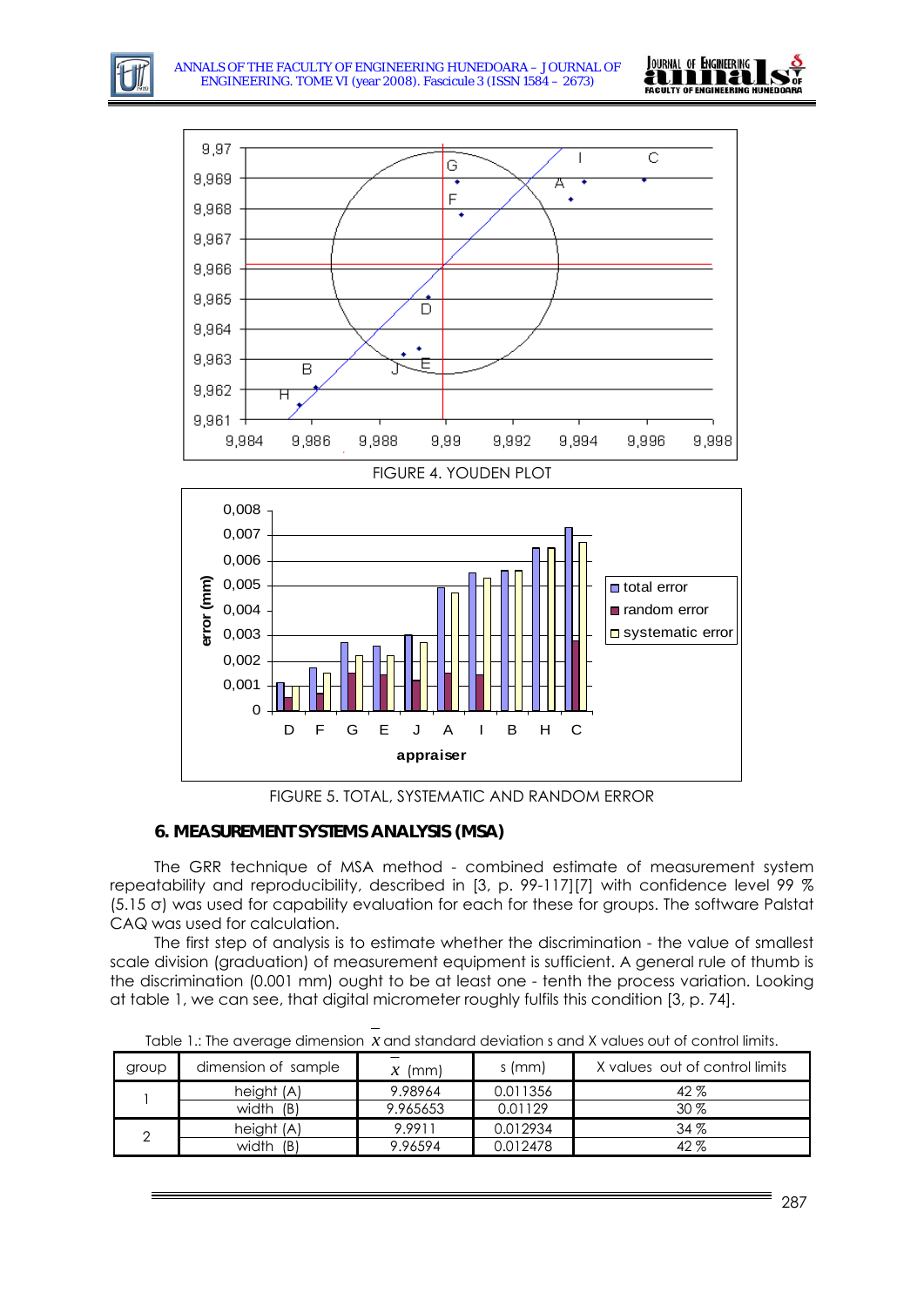



The measurement system ought to be in statistical control before capability is assessed, the ra nge control chart is used. The process is in the control, if all ranges are between control limits. As can be seen from table 2, this condition is satisfied for appraisers D, F, G, H, I, the most points out of control limits has appraiser A. If one appraiser is out of control, the method used differs from the others.

| TODIO 2.1 THO POINTS OUT OF CONTIUM INTIIS OF INTO TOHING CONTIUN CHOILS |  |  |   |        |                          |   |                          |                          |   |                          |  |
|--------------------------------------------------------------------------|--|--|---|--------|--------------------------|---|--------------------------|--------------------------|---|--------------------------|--|
| appraiser                                                                |  |  |   | ∽<br>◡ |                          |   |                          | 5.                       |   |                          |  |
| dimension                                                                |  |  | - |        | $\overline{\phantom{0}}$ | - | $\overline{\phantom{0}}$ | $\overline{\phantom{0}}$ | - | $\overline{\phantom{0}}$ |  |
|                                                                          |  |  |   |        |                          |   | $\overline{\phantom{0}}$ |                          | - |                          |  |
|                                                                          |  |  |   |        |                          |   |                          |                          |   |                          |  |

Table 2.: The points out of control limits of the range control chart.

 The area within the control limits of the X-bar control chart represents measurement sensitivity ("noise"). Since measurements used in the study represents the process variation, approximately one half or more of the averages should fall outside the control limits. If less than half fall outside the control limits then either the measurement system lacks adequate effective resolution (discrimination) [3, p. 102]. As can be seen in table 1, the condition of sensitivity was not satisfied.

| group | dimension of sample | %EV  | %AV  | %PV  | %GRR | ndc   |
|-------|---------------------|------|------|------|------|-------|
|       | height (A)          | 35.8 | 0.0  | 93.3 | 35.8 | 3.675 |
|       | (B)<br>width        | 34.1 | 22.8 | 91.2 | 41.U | 3.134 |
|       | height (A)          | 44.5 | 30.2 | 84.3 | 53.8 | 2.208 |
|       | (B)<br>width        | 40.3 | 23.7 | 88.4 | 46.  | 2.670 |

The number of distinct categories ("ndc", based on Wheeler's discrimination ratio) is conn ected with the question of the resolution of measurement equipment. It indicates the number of various categories, which can be distinguished by the measurement systems. It is the number of non-overlay 97 % confidence intervals, which cover the range of expected variability of product. The "ndc" is greater than or equal to 5 for capable processes, results with "ndc" values between 2-5 may be conditionally used for rough estimations [3, p. 117].

meas uring method and environmental conditions on the variability. It is a function of average The %EV index represents the cumulative influence of measurement equipment, used range of trials of all appraisers. Whereas the calibration interval of measurement equipment is valid (not expired) and the environmental conditions were stable, worse application of measurement method and possible worse handling with equipment by appraisers of group 2 increased %EV index.

The %AV index represents the influence of appraisers on the variability, for example their respo nsibility and competence. It is a function of the maximum average appraiser difference. The results of group 1 are better.

The %GRR index refers to contribution of measurement instrument to the variability. Its value represents the process capability in practice. For %GRR<10 % is measurement system capable and for %GRR > 30 % is considered to be not capable (acceptable). As can be seen in table 3, the capability of group 1 is better than capability of group 2 for both dimensions.

All values of %GRR are above 30% - analyzed process of measurement is not capable, event ually in compliance with "ndc" they can be conditionally used for rough estimations. For example the value of %GRR of measurement process of ten nails  $4 \text{ mm } \pm 0.11 \text{ mm with}$ micrometer was between 34.4 % and 39.7 % [8]. Worse capability has the hardness measuremet process – for Vickers tests %GRR = 66,4 % [9], for Brinell test was %GRR between 62.7 and 88.7 % (wrought brass) [10] or between 63.7 and 89.4 % (cast brass) [11]. Low capability has also process of blood pressure measurement (%GRR between 35 % and 75 % [12][13].

The %PV is a function of the range of individual samples. It is sensitive to influence of variability between dimensions variation. The values of %PV indirectly describe suitability of used measurement equipment for specific measurement: above 90 % are for suitable (group 1) and above 70 % for satisfactory (group 2) [14, p. 29].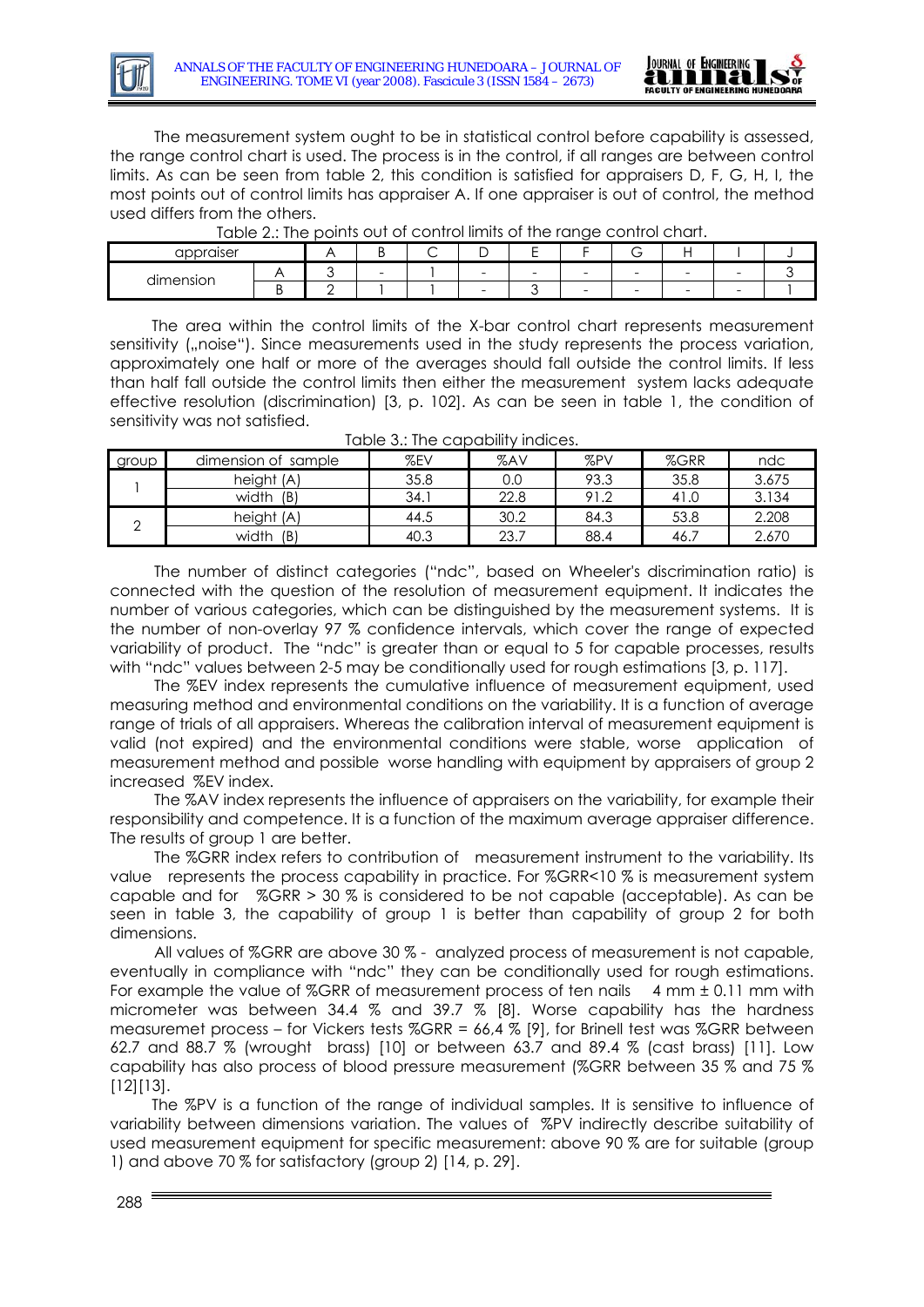



## **7. Z-SCORE**

 Z-score method, routinely applied in interlaboratory comparison tests was used for validation of above mentioned results. The value for individual sample is:

$$
z_i = \frac{x_i - \overline{x}}{s} \tag{4}
$$

 $x_i$  is the average diameter of all trials on one sample, measured by one appraiser with one

micrometer,  $x$  is height or width of the sample according to standard [2] and "s" is standard deviation of all of one dimension by one micrometer. The results  $|z_i| \leq 2$  are satisfactory and

 $| z_i | \geq 3$  are unsatisfactory [15, p. 32]. As can be seen on the fig. 6, dimension B (width) of all samples is underestimated without satisfactoriness for all appraisers. As far as the dimension A (height), Z-score for all appraisers is up to 3. The "critical" are the height samples No. 2 and 8 with opposite orientation of Z-score than it of other samples.



FIGURE 6. Z-SCORE

### **8. MANDEL'S STATISTICS**

Mandel's statistic h is based on average, statistic k is based on variance:

$$
h_i = \frac{\overline{x}_i - \overline{x}}{\sqrt{\frac{1}{p-1} \sum_{i=1}^p (\overline{x}_i - \overline{x})^2}} \qquad k_i = \frac{s_i \sqrt{p}}{\sqrt{\sum_{i=1}^p s_i^2}}
$$
(5, 6)

Where: *xi* is average value of one sample measured by one appraiser and *x* is average value of all samples measured by all appraisers, si is standard deviation of measurements on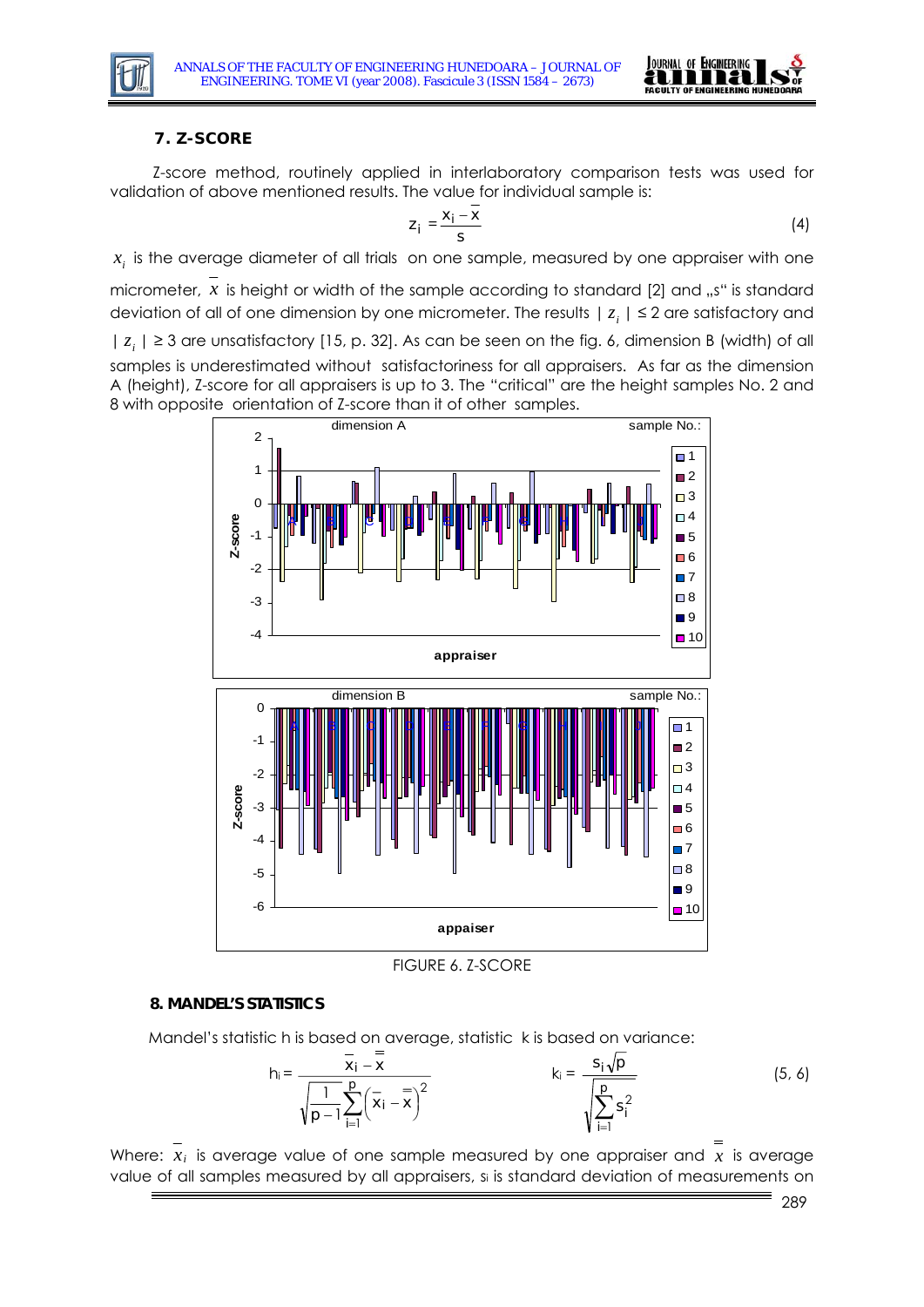#### ANNALS OF THE FACULTY OF ENGINEERING HUNEDOARA – JOURNAL OF ENGINEERING. TOME VI (year 2008). Fascicule 3 (ISSN 1584 – 2673)



one sample by one appraiser, p is a number of appraisers. Statistic k gains only positive values. The lines are drawn into the Mandela's statistics plots, representing critical values on the significance level 5 % (strugglers) and 1 % (outliers) [16, p. 217]. As follows from fig. 7 (statistic "h") and fig. 8 (statistic "k"), according to statistic "h" one outlier was obtained for group 1 (appraiser J) and two (appraisers A, C) for group 2 (dimension A) one outlier for group 1 (appraiser G) and two (appraisers A, B) for group 2 (dimension B). According to statistic "k" three outlier were obtained for group 1 (appraisers D, J) and six (appraisers A, C, I) for group 2 (dimension A), six outliers were obtained for group 1 (appraisers F, G, H, J) and eight (appraisers A, B, C, I) for group 2 (dimension B). Less number of outliers is in group 1.





## **9. AUTOMATED MEASU REMENT TEST EQUIPMENT %P/T**

Freeware GRR Calculator V2.0 from Symphony Technologies was used for calculation of automated measurement test equipment. In case of automated test equipment, there is no appraiser influence. The study uses only one operator. It is recommended that 10 parts that span the entire range of the process output should be selected. Each part was measured 3 times (3 trials) by one operator.

$$
\%P/T = \frac{6 \times \frac{\text{SBar}}{\text{c4}}}{\text{USL} - \text{LSL}} \times 100\tag{7}
$$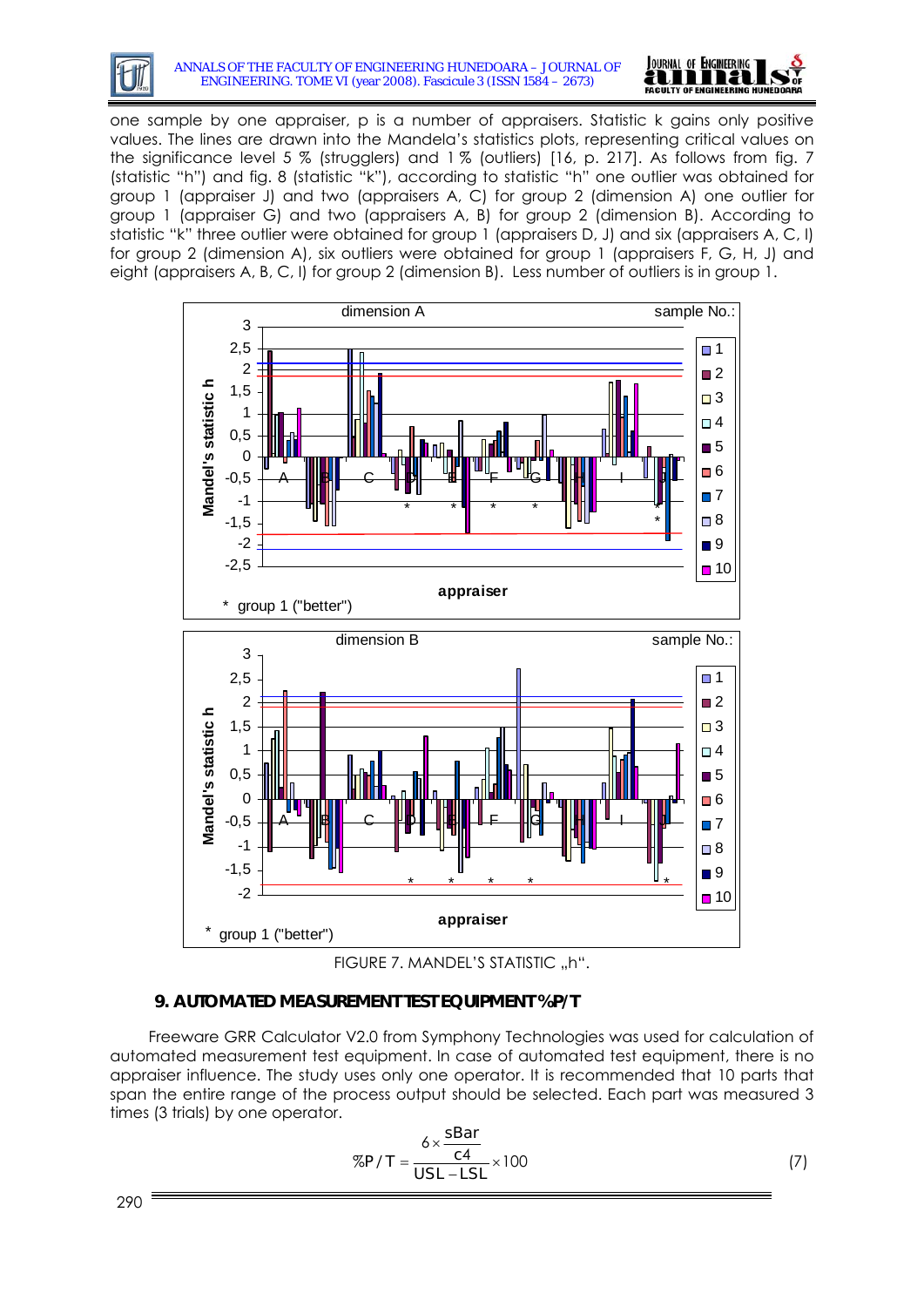



Where: sBar = the sum of the standard deviations for each part measured divided by the number of parts in the study, USL, LSL are tolerances of the height and width according to standard [2], c4 is correction factor, depending on the number of trials and used coverage factor =  $6\sigma$ .

the values of %P/T approximately copy the division into groups according to Youden plot Acceptance criteria for %P/T are the same as for %GRR: under 10 % acceptable, between 10 and 30 % marginal and over 30 % not acceptable. As can be seen from fig. 9, (16.07 % for group 1 and 21.23 % for group 2). The most significant values obtained appraises A, C and E.



FIGURE 8. MANDEL'S STATISTIC ...K".

## **10. THE UNPAIRED T-TEST TO COMPARE TWO MEANS**

 The average (mean) values of the dimension A (height) of all samples measured by individual appraisers were compared by unpaired t-test with 95 % confidence interval. The results are on the fig. 10. The differences between the appraisers within the frame of group usually were not statistically significant in contrast to differences between the appraisers appurtenant to the "better" or "worse" group.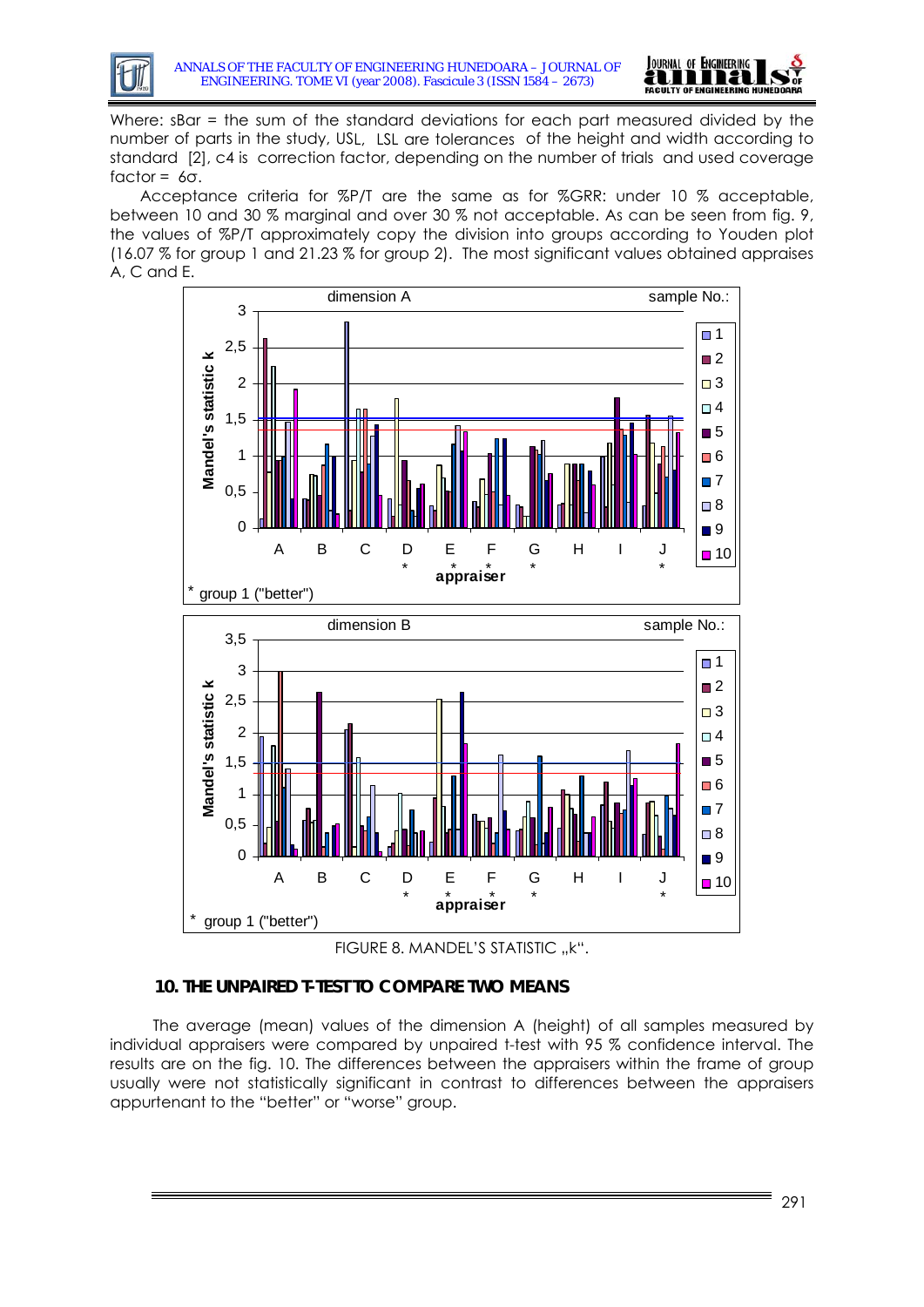





FIGURE 9. THE VALUES OF %P/T



FIGURE 10. P-VALUES

## **11. CONCLUSION**

- Analyzed processes are not capable.
- $\ddot{\phantom{1}}$  The insufficient resolution of micrometer are one of the reasons of non capability, another is low quality (competence) of some appraiser.
- According the results of Youden plot the appraisers were divided into two groups (1 "better" and 2 "worse"), the appraisers D, E, F, G, J are in "better" group.
- A MSA verified as a more capable (%AV and %GRR indices) "better" group of appraisers, selected by Youden plot.
- The results of Z-score do not copy the distribution of the appraisers into groups following the Youden plot. The results of the measurement of the height of the samples are more satisfy than those (underestimated) of the width.
- According to Mandela's statistic "h" group 1 has 2 and group 1 has 4 outliers and according to Mandela's statistic "k" group 1 has 4 and group 1 has 14 outliers.
- The values of %P/T copies the division into groups according to Youden plot.
- According the t-test to compare two means differences between the appraisers of different groups are more significant than the difference of appraisers within group.
- Regarding the results of all used methods, the appraisers A, B and C are the least capable, appraiser D is the best.